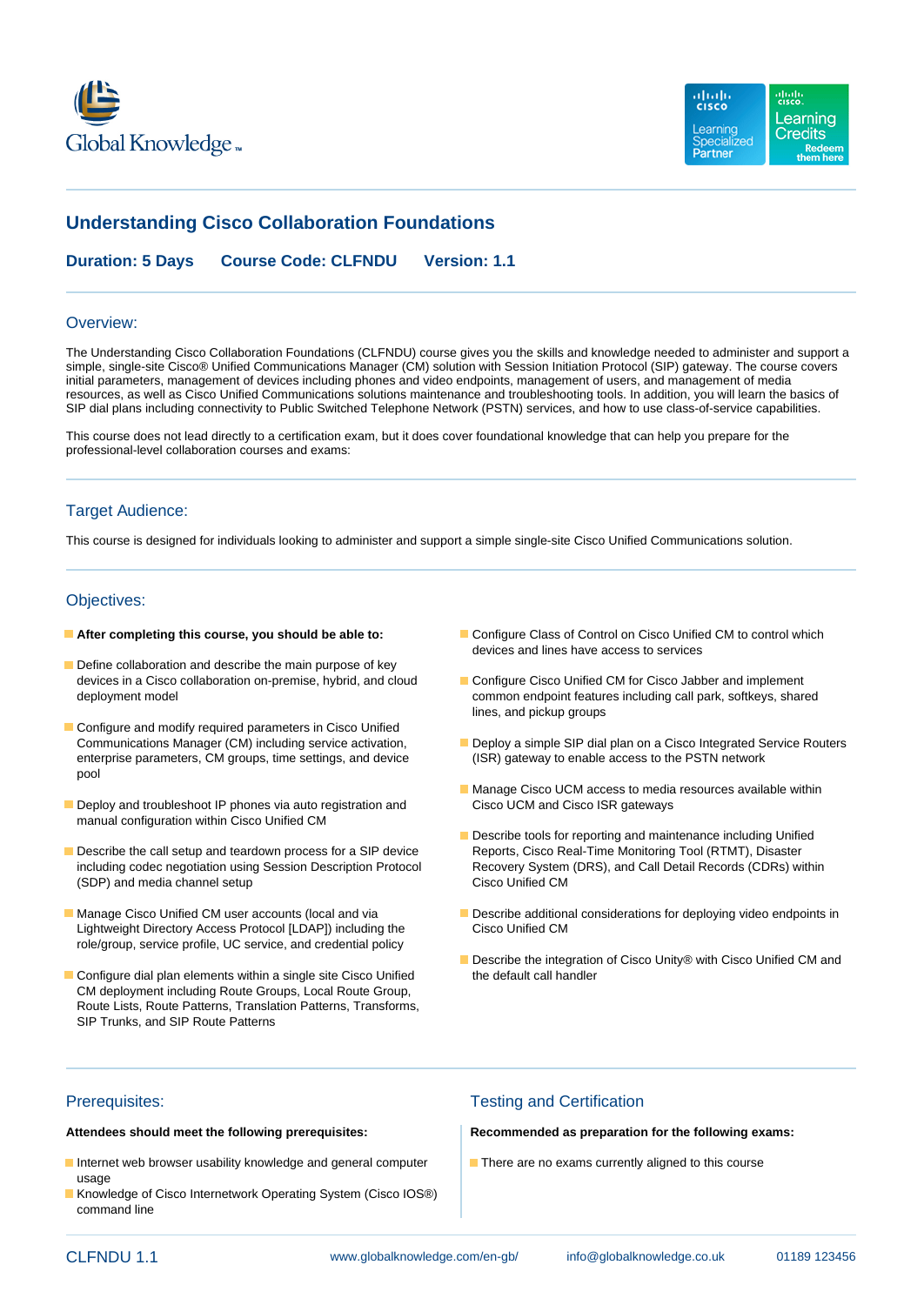# Follow-on-Courses:

**The following courses are recommended for further study:**

- **CLCOR**  Implementing and Operating Cisco Collaboration Core Technologies
- **CLICA** Implementing Cisco Collaboration Applications
- **CLACCM** Implementing Cisco Advanced Call Control and Mobility Services
- **CLCEI** Implementing Cisco Collaboration Cloud and Edge Solutions
- **CLAUTO** Implementing Automation for Cisco Collaboration Solutions
- CLACCM Implementing Cisco Advanced Call Control and Mobility Services
- CLAUI Implementing Automation for Cisco Collaboration Solutions
- CLCEI Implementing Cisco Collaboration Cloud and Edge Solutions
- CLCOR Implementing and Operating Cisco Collaboration Core Technologies
- CLICA Implementing Cisco Collaboration Applications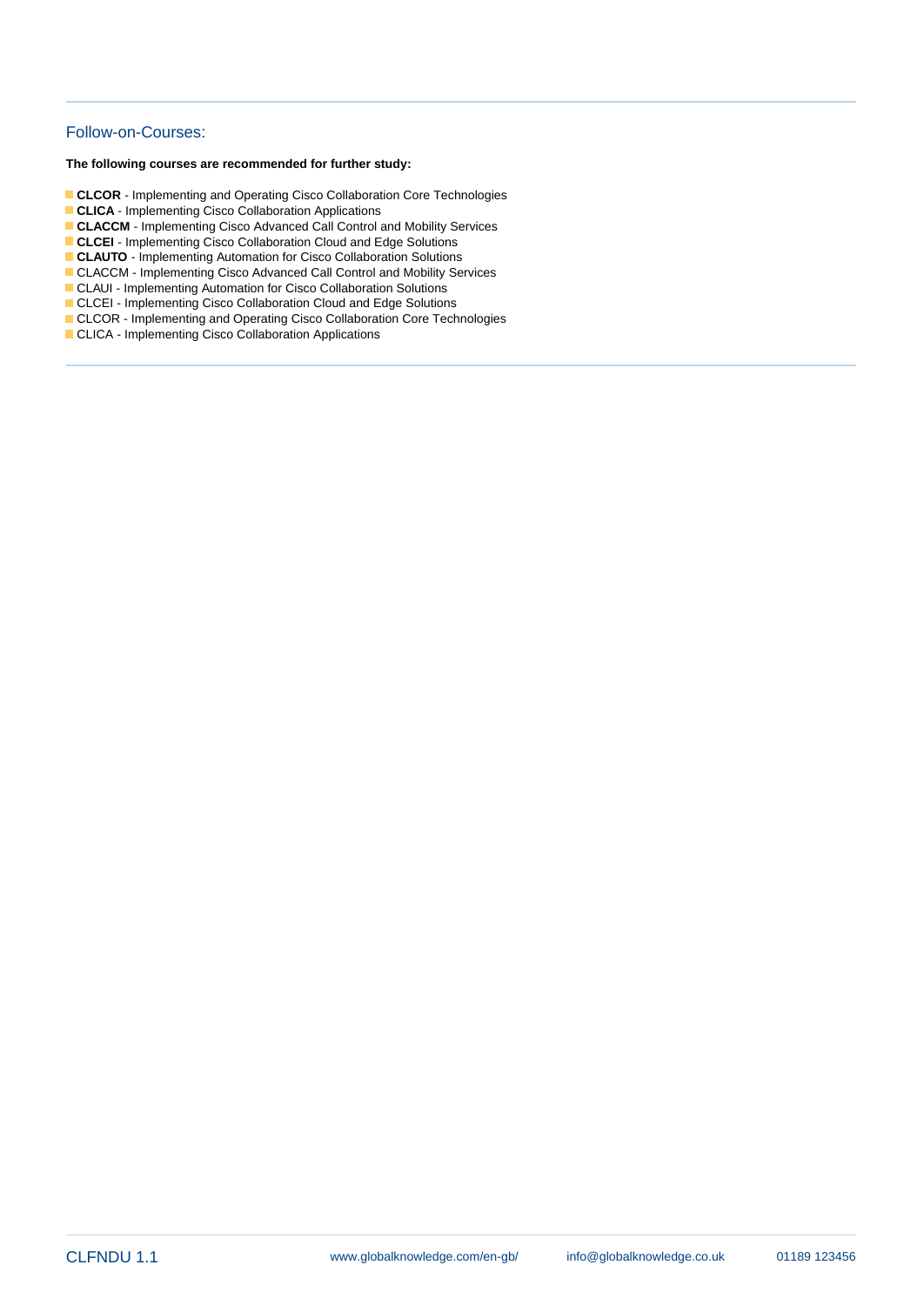# Content:

### Define Collaboration Technology and Benefits Describing a Basic Dial Plan Reporting and Maintenance

- 
- **Describe On-Premises, Cloud and Hybrid Call Routing Call Routing Call Call Routing Call Routing Describe Reporting and Maintenance** Deployments **Deployments** Describe Elements of Call Routing Tools
- 
- Deployments<br> **Describe Cisco's Collaboration Endpoints**<br> **Describe Cisco's Collaboration Endpoints**
- **Describe Cisco's Collaboration On-Premise** Describing Class of Service **Describe Endpoints** Call Contollers
- Describe Cisco's Collaboration On-Premise Explore the Concepts of Class of Control Explore Video Endpoint Features and Edge Solutions **Contract Contract Contract Contract Contract Contract Contract Contract Contract Contract Contract Contract Contract Contract Contract Contract Contract Contract Contract Contract Contract Contract Contract**
- Describe Cisco's Collaboration On-Premise | Enabling Endpoints and Features | Describe Collaboration Infrastructure for Applications **line Video Endpoints** and Video Endpoints and Video Endpoints and Video Endpoints
- Describe Cisco's Collaboration On-Premise Configure a Cisco Jabber Endpoint in Describe the Video endpoint Hardware Conferencing Solutions **Cisco UCM Cisco UCM Installation Process**
- 

Administering Initial Parameters for Cisco Describing the Cisco ISR as a Voice Gateway Explore the Video Endpoint Command Unified Communications Manager **interface** line interface

- Understand the On-Premise Collaboration Gateway Protocols Room and Immersive Endpoints Deployment Models **Describe Call Legs and Dial Peers**
- **Describe the Cisco Unified CM Cluster Describe Digital Signaling Processors Describing Cisco Unity Connection** Services **Explore the DSP Calculator Explore the DSP Calculator**
- 
- **Define Network Services for Collaboration** Manager Media Resources **Explore Cisco Unity Connection**
- **Navigate Cisco Unified CM CON CON CON CONSIDERED Architecture and Features CONSIDERED Architecture and Features**
- 

Exploring Endpoints and the Registration Explore Types of Conferences Process **Describe Transcoders and Media** Labs

- 
- **Explore the Boot up Process of an Endpoint Manager Initial Parameters** Manager Initial Parameters
- 
- Describe IP Network Settings Settings Settings Settings Settings Settings Settings Settings Settings Settings Settings Settings Settings Settings Settings Settings Settings Settings Settings Settings Settings Settings Sett

Exploring Codecs and Call Signaling Endpoint Endpoint Endpoint

- 
- 
- 
- **Describe the Call Setup and Teardown Create a Local User Account and Create a Local User Account and Create a Local User Account and Create a Local User Account and Create a Local User Account and Create a Local User Acco** Process Configure LDAP
- **Describe SIP Call Signaling for Call Setup Adding Users in Csco Unified Adding Users in Csco Unified Adding Users in Csco Unified Adding Users in Csco Unified Adding Users in Csco Unified Adding Users in Csco Unified Addi** and Teardown **Communications Manager** Communications Manager
- **Explore Media Streams at the Application** Create a Basic Dial Plan Layer Explore Partitions and Call Search Spaces

Managing Users in Cisco Unified **Container and Container Container and Container Container and Container Container** Communication Manager **Deploy and Deploy and Deploy and Deploy an** On-Premise Cisco Jabber®

- **Analyze Cisco UCM User Types and Implement Common Endpoint Features** Settings **Implement Single-Site Extension Mobility Implement Single-Site Extension Mobility**
- Describe Methods for Authenticating Cisco Configure VoIP Dial Peers UCM Users **Configure ISDN Circuits and POTS Dial**

line line line

- Define Collaboration Benefits **Describe the Concepts of a Dial Plan and** Explore the Troubleshooting Process
	-
	-

- 
- 

- 
- 
- 
- 
- 

Collaboration Exploring Cisco Unified Communication Components

- **Explore Cisco Unified CM Groups Describe Cisco UCM Media Resources Explore the Default System Call Handlers** 
	- Describe Conference Bridges **Describe End User Templates**
	-
	- **Termination Points**
	-

- 
- 
- **Describe On-Premise Collaboration Explore Digit Manipulation and Describe Cisco Real-Time Monitoring Tool**

Exploring Additional Requirements for Video

- 
- 
- 
- **Describe Cisco Cloud Services Explore Mobility** Describe Video Endpoint Settings Menus
	- Describe Video Endpoint Registration
	-
	- **E** Describe Cisco Voice Gateways **Describe Room Recommendations for**

- **Define Network Requirements for Describe Cisco Voice Messaging Cisco Voice Messaging** 
	-
	-
	-

- **IDENTIFY ACCORDITED ACCORDING THE INCOLLEGATION** Describe Music on Hold **Describe Music on Hold Describe I**D Configure Cisco Unified Communications
- **Describe Power Over Ethernet Configure 12 Configure 12 Configure the Cisco UCM Core System** 
	- **Configure an Access Switch for an**
- **Deploy an IP Phone Through Auto and Define Codecs** Manual Registration **Manual Registration**
- Compare Audio Codecs Administer Endpoints in Cisco Unified Compare Video Codecs **Communications Manager** Communications Manager
	-
	-
	-
	-
	- **Explore Private Line Automatic Ringdown**
	-
	- **Client for Windows**
	-
	-
	-
	- Peers
	- Control Access to Media Resources
	- Use Reporting and Maintenance Tools
	- **Explore Endpoint Troubleshooting Tools**
	- **Examine the Integration between Unity**